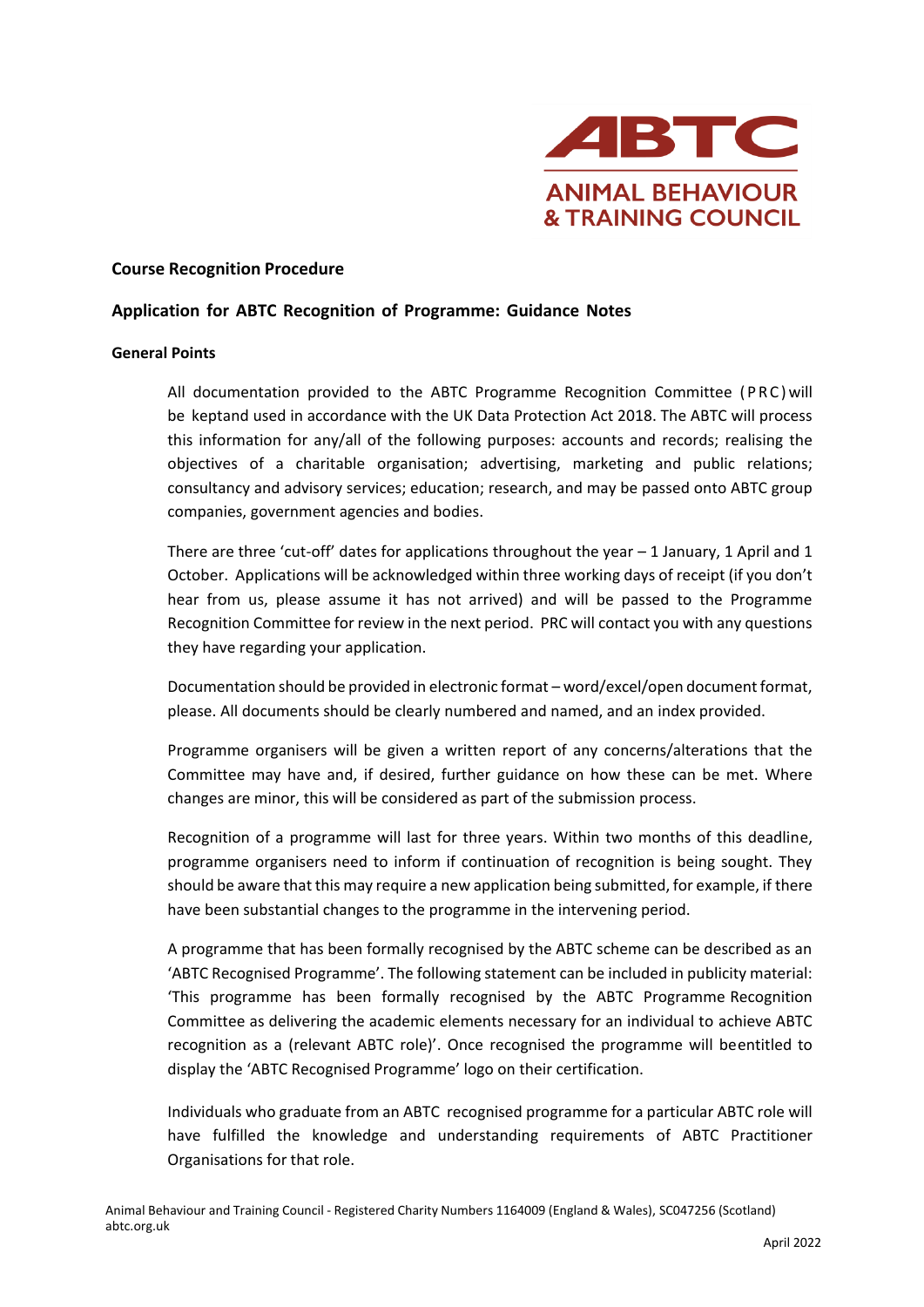Organisers of each ABTC recognised programme are required to submit a short annual report by 1 July stating that ABTC requirements for recognition are being adhered to.

Any changes to a programme during the intervening period should be submitted to the ABTC Programme Recognition Committee as soon as possible or within two months, whichever is the sooner, of the change occurring. This includes changes to the teaching and assessment team. Any changes that may implicate the meeting of the ABTC learning outcomes should be discussed with the ABTC Programme Recognition Committee before implementation to ensure ABTC recognition can continue.

ABTC approval only recognisesthe content of the programme at the time of initial application, or continuation review, to the ABTC. Such recognition does not provide any guarantee that any learning provider is financially viable or that the standard of the content has remained the same standard as when it was assessed by the ABTC.

Operation of the programme other than the content is not the responsibility of the ABTC

### **Contact details and costs:**

Course providers wishing to find out more about the requirements for recognition and the application process of can obtain further information by contacting the Chair of the Programme Recognition Committee, (please email via admin@abtc.org.uk). Application forms can be obtained from [admin@abtc.org.uk](mailto:admin@abtc.org.uk)

The ABTC Programme Recognition Committee is non-profit-making venture. It is required to be economically self-supporting. Applications for programme recognition require a nonrefundable fee, regardless of outcome. A further fee will be due at the time of continuation review, every three years.

Programme Recognition Application: £100 per unit submitted per ABTC role; thus £500 for 5 units. This is non-refundable irrespective of the Programme Recognition Committee's decision. An invoice will be issued for 50% of this fee on receipt.

#### **Non-UK based Education Providers**

Online courses that are aimed at UK practitioners will be considered for recognition providing that the course materials and student's work are submitted in English and that the course provider is accredited by a recognised regulatory body.

Thus international courses will only be considered for recognition if they offer a distance learning option that meets the above requirements.

If a course provider has any questions, for example if an element of the course requires face to face contact, the ABTC Programme Recognition Committee will be happy to discuss.

#### **Section A: Glossary of Terms**

1. **Programme** refers to one or more units that are intended to meet all or part of the 'knowledge & understanding' requirements for an ABTC defined ROLE.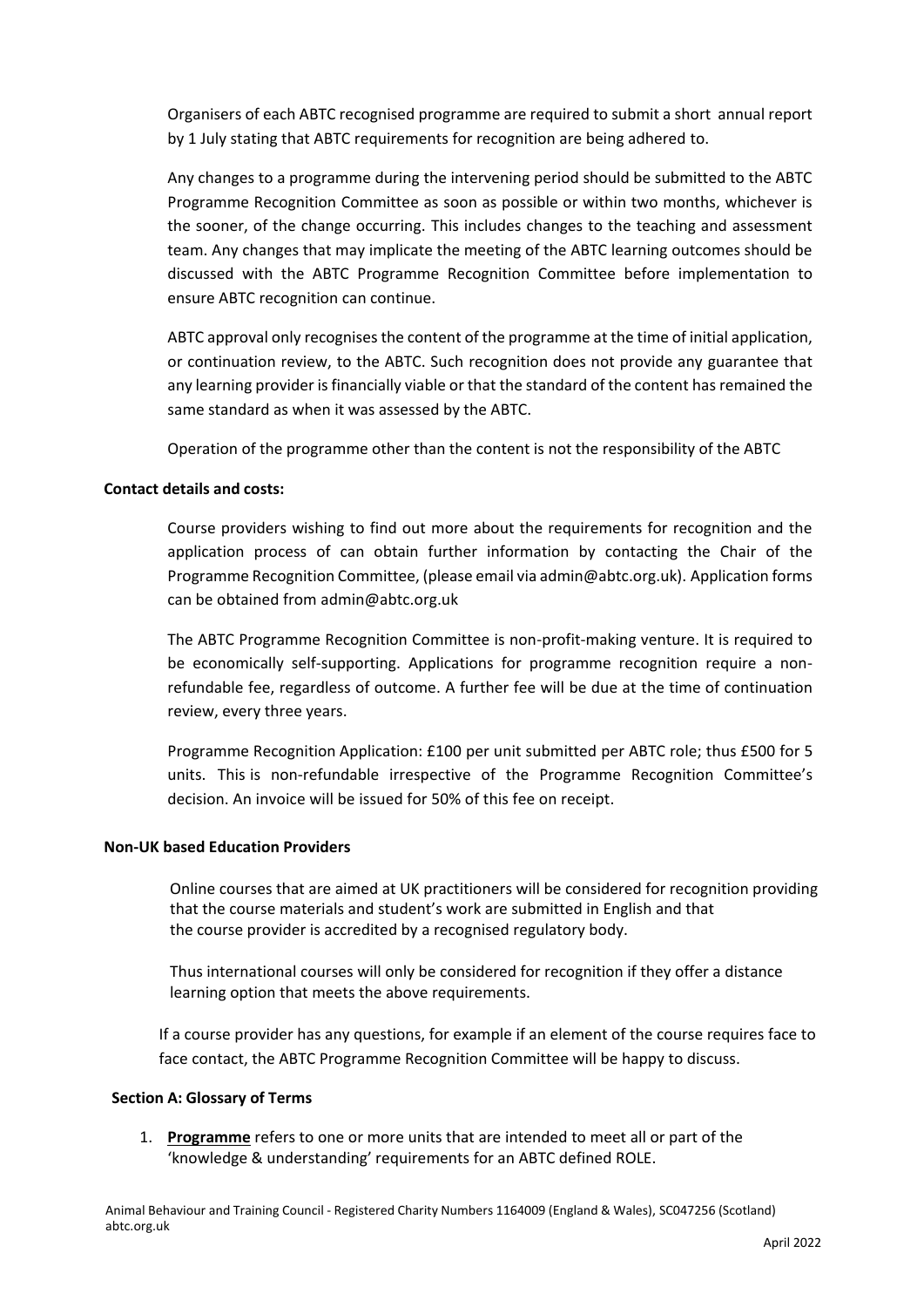- 2. ABTC defined **Roles** are
	- a. Animal Trainer Level 3 b. Animal Training Instructor Level 4 c. Animal Behaviour Technician Level 5
	- d. Clinical Animal Behaviourist Level 6
	- e. Veterinary Behaviourist Level 6
- 3. These have specific **Knowledge and Understanding** requirements (Learning Outcomes) at particular levels. These are given in the Standards for Practitioners of Animal Training and Behaviour.
- 4. **Levels** are defined in the National Qualifications Framework and relate to increasing levels of depth of knowledge, ability to synthesise and critically assess information. Please see section B below on NQF
- 5. A **Learning Outcome** is formally assessed at the required level for the role.

#### *For example:*

*Learning Outcome: to show knowledge and understanding of the Process of extinction in operant conditioning.*

*This could be assessed at different levels as follows:*

*Level 3 (Animal Trainer): Describe the process of extinction in operant conditioning.*

*Level 4 (Animal Training Instructor): Discuss the relationship between extinction and reinforcer contiguity and contingency in operant conditioning.*

*Level 5 (Animal Behaviour Technician): For a given problem behaviour, such as jumping up at people, explain how resistance to extinction is implicated in its development and evaluate the use of positive punishment and positive reinforcement methods to prevent the development of this behaviour.*

*Level 6 (Clinical Animal Behaviourist): For a given problem behaviour, such as jumping up at people, describe one possible aetiology and critically compare the use of Differential Reinforcement of Other (DRO) schedules or Extinction schedules as behaviour modification tools. This should include consideration of learning theory and physiological, behavioural and psychological consequences.*

- 6. Learning outcomes have been logically clumped into ABTC **Modules** which may directly relate to the Applicant's **Units**. ABTC modules have Credit value associated with them.
- 7. Credit value indicates the size of the course/unit and how long it typically takes to achieve. One credit represents 10 hours of learning. These hours will be made up of Guided Learning and Self-directed study. Thus a 15 credit module is expected to take a typical learner 150 hours to gain the required level of knowledge and understanding.

Animal Behaviour and Training Council - Registered Charity Numbers 1164009 (England & Wales), SC047256 (Scotland) abtc.org.uk 8. Guided learning activities include face-to-face lectures, tutorials and practical sessions, online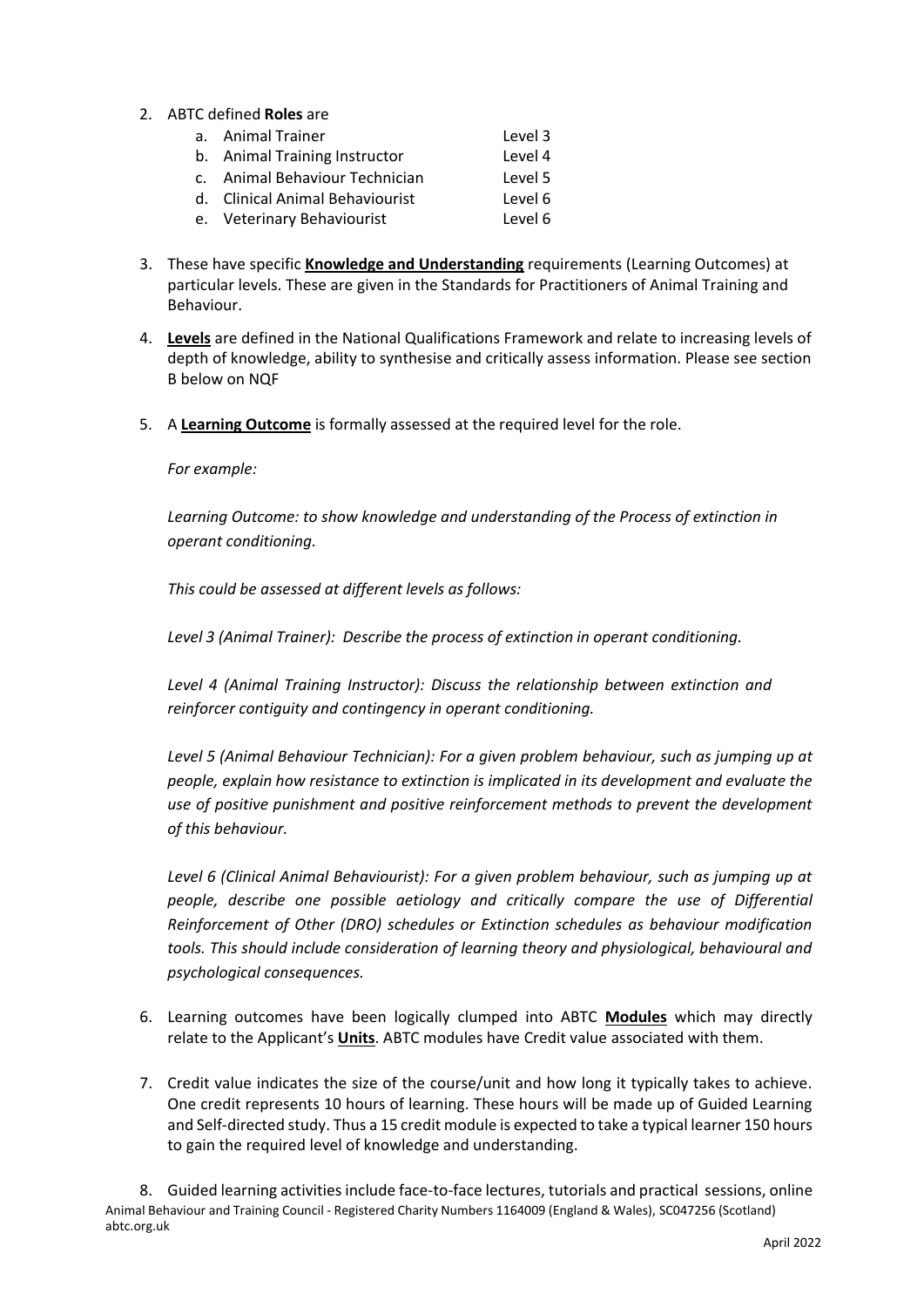discussion forums.

- 9. Self-directed learning activities include individual research and reading, preparing individual or group assessments.
- 10. Please note that it is expected that those teaching and/or assessing on a programme will be qualified at least one level above the students they are teaching/assessing in the subject area and have relevant applied and/or research experience, as appropriate to the subject matter. Evidence of this should be provided in the individual tutor's CV.
- 11. For Programmes at Level 5 and 6, Animal Behaviour Technician and Clinical Animal Behaviourist, the teaching of clinical procedures will be expected to be provided by those who have demonstrable relevant clinical experience and there to be at least one Clinical Animal Behaviourist, or equivalent, involved in the delivery.
- 12. At all levels, all students will be made aware of the ABTC Code of Professional Conduct as the minimum ethical baseline to be used by all practitioners.

### **Section B National Qualifications Framework**

A very useful explanatory website is document is that produced by the government Office of Qualifications and Examinations Regulation (Ofqual) [https://www.gov.uk/what-different](https://www.gov.uk/what-different-qualification-levels-mean/list-of-qualification-levels)[qualification-levels-mean/list-of-qualification-levels](https://www.gov.uk/what-different-qualification-levels-mean/list-of-qualification-levels) (accessed 5.6.20)

A useful section is entitled Comparing Qualification Levels available at [http://ofqual.gov.uk/help](http://ofqual.gov.uk/help-and-advice/comparing-qualifications/)[and-advice/comparing-qualifications/](http://ofqual.gov.uk/help-and-advice/comparing-qualifications/) (accessed 5.6.20)

The diagram below is taken from this and shows the England and Wales equivalence. So ABTC Animal Trainer role is at Level 3 which is equivalent to A-Level or QCF Diploma



For information regarding equivalence between UK (incl. Scotland) and Ireland please see the Qfqual document Guide to comparing Qualifications in the UK and Ireland available at <http://ofqual.gov.uk/help-and-advice/comparing-qualifications/> (accessed October 2021)

For information regarding equivalence within Europe please see the European Commission

Animal Behaviour and Training Council - Registered Charity Numbers 1164009 (England & Wales), SC047256 (Scotland) abtc.org.uk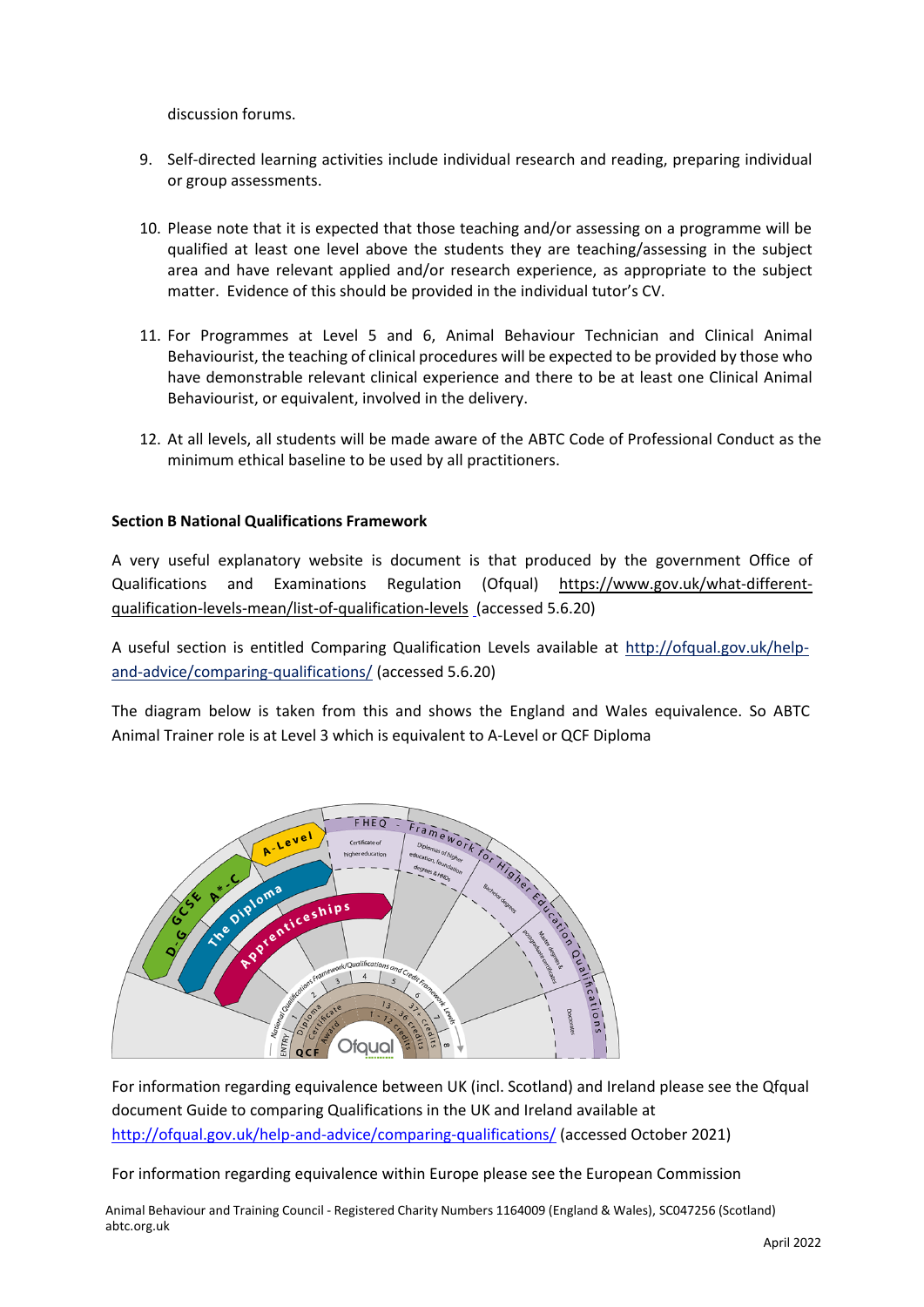document Learning Opportunities and Qualifications in Europe at [http://ec.europa.eu/ploteus/search/site?f\[0\]=im\\_field\\_entity\\_type%3A97](http://ec.europa.eu/ploteus/search/site?f%5b0%5d=im_field_entity_type%3A97) (accessed October 2021)

## **Section C National Awarding Bodies**

Awarding bodies in the UK are regulated by the following organisations:

| Regulator<br><b>Ofqual</b><br>https://www.gov.uk/government/organisations/ofqual                                                     | What they regulate<br>General and vocational qualifications in England |
|--------------------------------------------------------------------------------------------------------------------------------------|------------------------------------------------------------------------|
| Ireland www.ofqual.gov.uk                                                                                                            | Vocational qualifications in Northern                                  |
| <b>Welsh Assembly Government</b><br>https://gov.wales/                                                                               | General and vocational qualifications in Wales                         |
| <b>SQA Accreditation</b><br>General and vocational qualifications in Scotland<br>https://accreditation.sqa.org.uk/accreditation/home |                                                                        |
| <b>CCEA</b>                                                                                                                          | General qualifications in Northern Ireland                             |

[www.ccea.org.uk](http://www.ccea.org.uk/)

### **Classifying types of education appropriate for accreditation by a regulated awarding body**

Accredited educational programmes typically fall into two groups, those that appear in one of the national qualification frameworks and those that do not. The latter are frequently termed customised provision. In the case of customised provision the accreditation process is not concernedwith the course content any further than:

a) assessing if a level is attributed, it is the correct level and

b) assessing that the course material is factually correct within the limits of their own expertise.

The process of mapping the content against any relevant industry standards is not part of the accreditation process. Awarding bodies are only concerned in ensuring the quality control of delivery and that assessment of the programme meets the required academic rigour.

Awarding bodies commonly engage in both national framework provision and customised provision. Despite being quite distinct categories the two are frequently confused by people not closely involved in this area of education provision.

# **Section D Continuing Professional Development (CPD)**

The RCVS defines CPD as "the systematic maintenance, improvement and broadening of knowledge and skills and the development of personal qualities necessary for the execution of professional and technical duties throughout a veterinary nurse's working life".